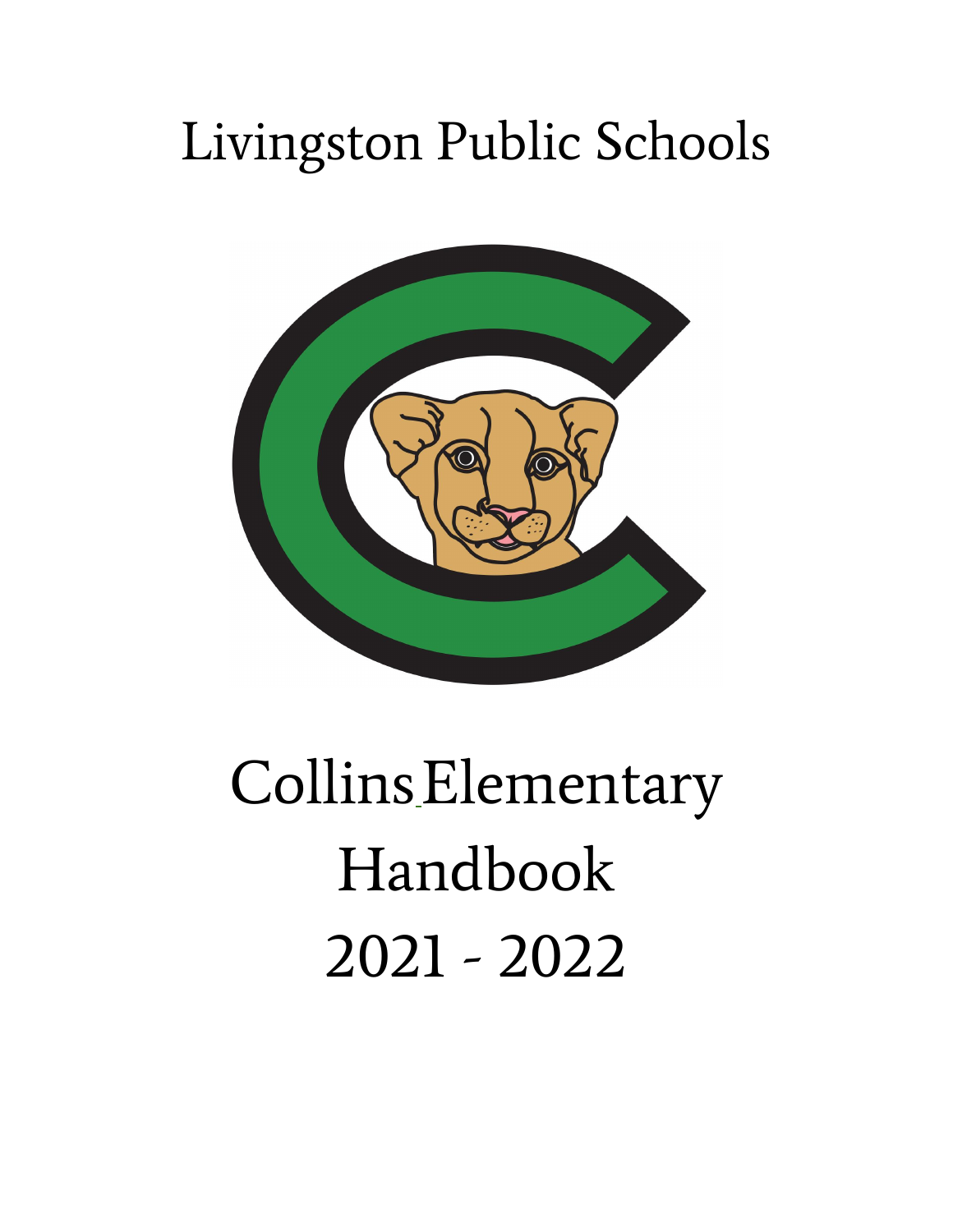### **SCHOOL SUPPLIES**

Please refer to our [website](https://www.livingston.org/collins) for a list of recommended school supplies. Supplies will be found on your child's desk if you ordered from the PTO.

# **ARRIVAL**

#### **School Hours 7:50 - 2:37**

- Doors Open at 7:35
- K, 1, and 3 will report to the Cafe
- 2, 4, and 5 will report to the Gym
- Teachers will pick students up at 7:45 and bring them to their classrooms.
- Any student who reports to school later than 7:50 will be marked tarty. Please note that three tardies equals one absence.

#### **Bus**

Students who ride the bus will be dropped off in our front circle and enter using the main entrance.

#### **Car**

School doors open at 7:35. There are two locations to drop off students in the morning. Drop off 1 is located on Arlington Ave right before the Collins gate. Drop off 2 is located in front of the school on Martin Ave. Staff will be present at each location. Under no circumstances, are you to pass a car during drop off. In order to promote efficiency, please make sure you child is prepared to quickly exit the car. Backpacks should be ready to go and masks must be worn. Adults are not to exit the car.

**Students should never be dropped off or picked up in the staff parking lot unless otherwise discussed with Mrs. Cebula.**

#### **Walkers**

Doors open at 7:35. Please walk to the main entrance.

#### **Please DO NOT arrive earlier than 7:35am as students will be unsupervised.**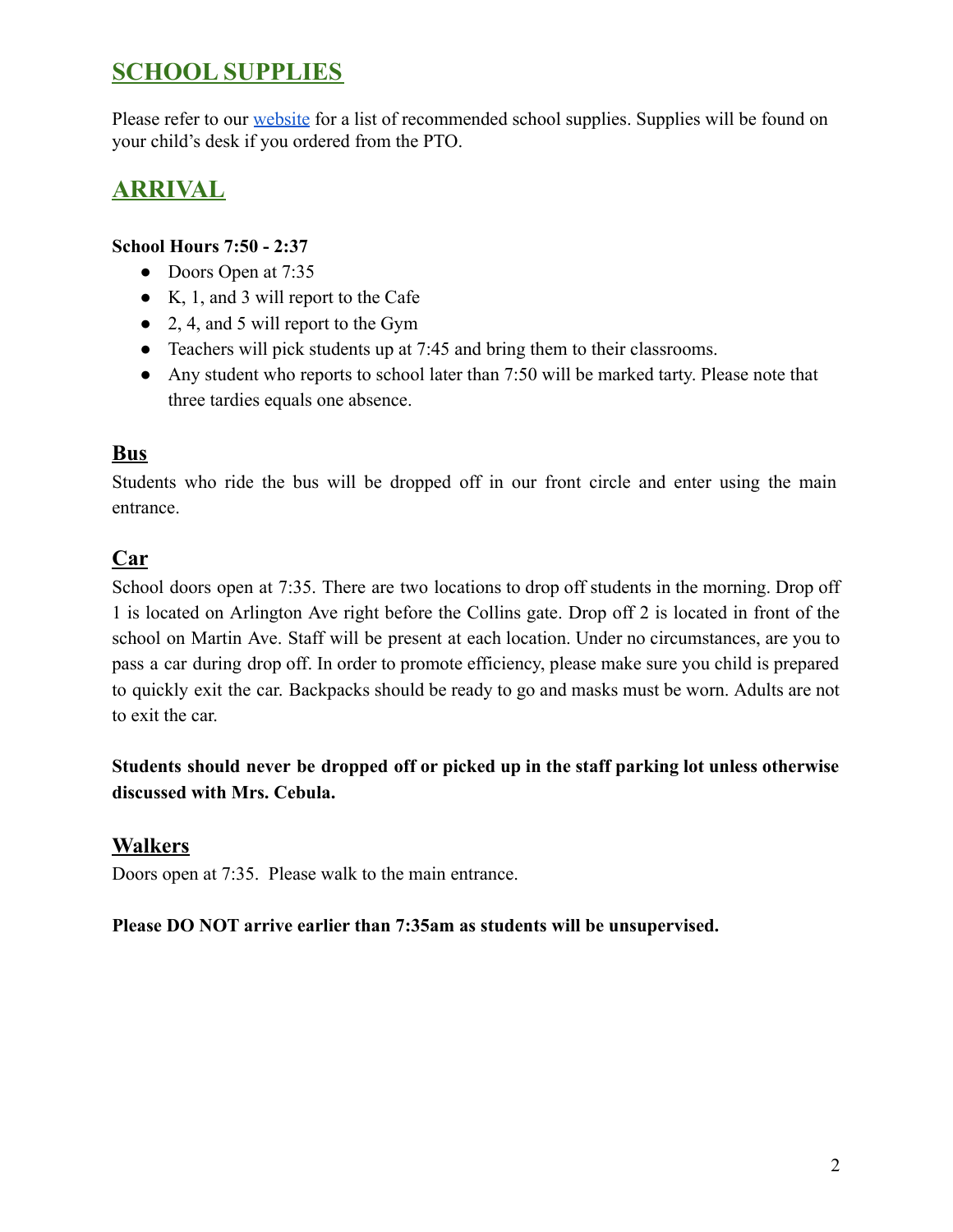# **DISMISSAL**

#### **Bus**

Students will be dismissed from their classroom in a staggered manner, and will report directly to their assigned bus. Masks must be worn on the bus.

#### **Aftercare**

Students attending the YMCA aftercare will be dismissed directly to the cafeteria. JCC students will be dismissed to the bus with the bus students.

#### **Handoff and Walkers**

Students will be dismissed to the blacktop at these times.

Kindergarten and Grade 1 at 2:32 pm.

Grades 2-5 will be dismissed at the bell at 2:37pm.

\*\* Please note only grades 3 -5 students may walk. K-2 students must have handoff to a parent/guardian.

Please note that the front of school (Martin Rd) and the side of school (Arlington) are designated for adults who choose to remain in their car and have the child walk to the car. You may not park and leave your vehicle unattended.

If your child has ANY change of dismissal, please send a note in the AM or email [nmeehan@livingston.org](mailto:nmeehan@livingston.org). All changes must arrive by 2:00pm. Please do not email the teachers during school hours as they may not read it prior to dismissal.

# **Genesis Parent Portal**

Please visit [https://parents.livingston.org](https://parents.livingston.org/) to insure that your parent and student safety information is entered and correct. We must have your emergency contact information and dismissal information set before the first day of school. Collins will always reach out to guardian 1 first followed by guardian 2 and then emergency contacts. Please consider signing up for school emails and PTO emails.

# **SCHOOL CLOSING/DELAYED OPENING INFORMATION**

You will be informed by the "Livingston District E-Blast System" in the event of a school closing, delayed opening or emergency early closing. Please ensure that genesis has your most updated and accurate information. Please call the main office if any changes need to be made.

**Emergency Closing -** 12:00 p.m.: Dismissal procedures remain the same; If you have any changes to dismissal the office must be notified by 11:35am.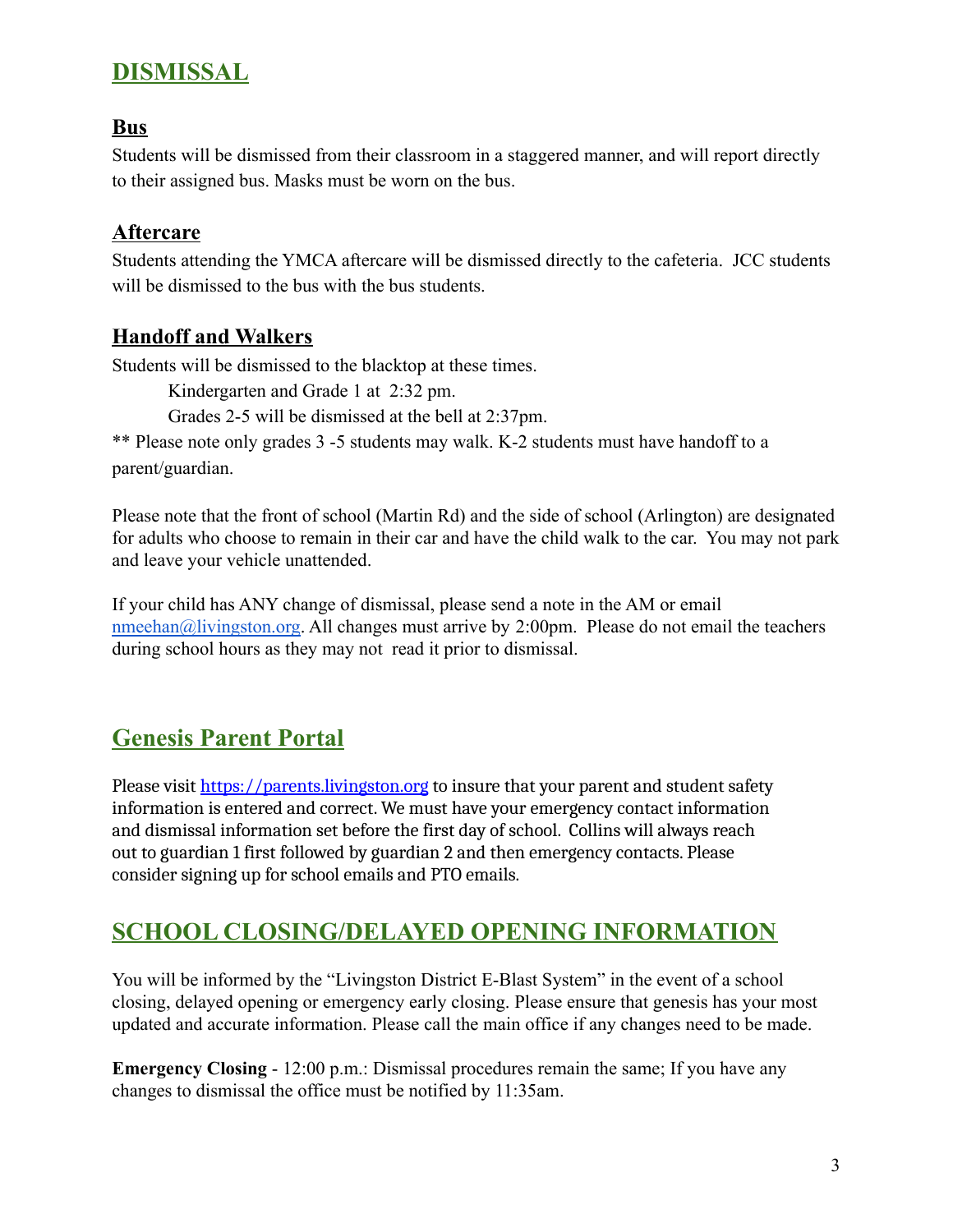**Delayed Opening** – 9:50 a.m.: Buses run the same schedule, only 2 hours later. Line up occurs the same way as indicated above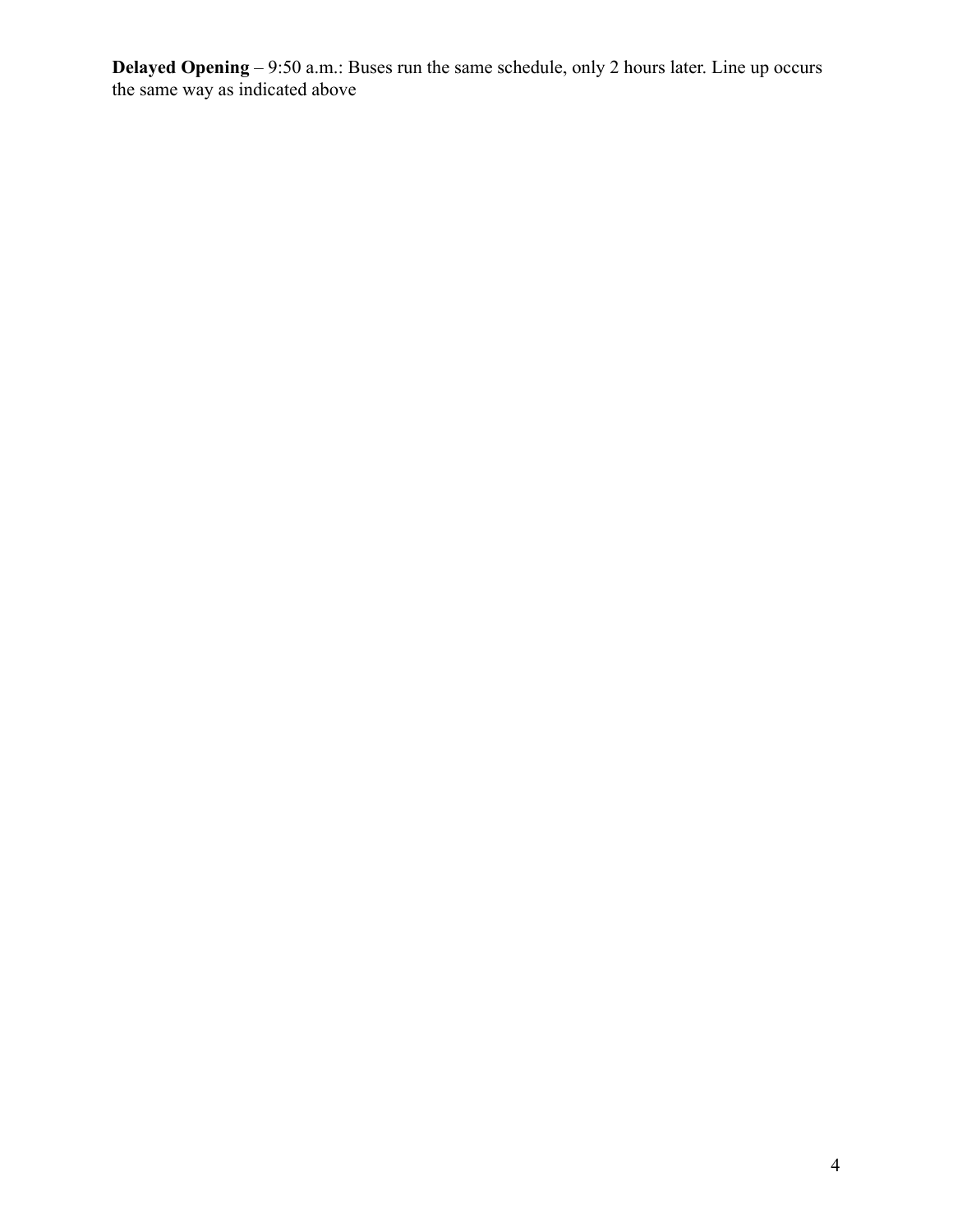# **MASK PROTOCOLS**

As students enter the building, they must wear masks throughout the instructional day. It is expected that parents will provide masks for their children. Students should wear clean masks each day and bring a backup mask in their backpack. While outdoors students do not need to wear a mask. At the beginning of August, Governor Murphy signed Executive Order 251, which mandates that all schools in the State of New Jersey, "maintain a policy regarding mandatory use of face masks by staff, students, and visitors in the indoor portion of the school district premises."

# **LUNCH**

Students will be outside for lunch when weather and space permits. Otherwise, students will be spaced out to the extent possible. This year we will once again participate in the pre-order lunch option through Aramark. Please go to the Collins [School Website](https://www.livingston.org/collins) and click on the "order lunch" icon on the top right of the page. Please make sure to set up a Myschoolbucks account and follow instructions for payment.

Students are encouraged to bring a towel to school each day in the event that we eat lunch outside.

# **REPORTING AN ABSENCE**

Starting this year parents will enter students' absences via the genesis parent portal.

- Once you log into the portal you can click on the notify Attendance Office box on the summary screen.
- Here you will mark your child absent.
- You will be asked to put in the start date and end date (if more than one day), and the reason for the absence.
- You cannot make any changes once your absence has been processed by the main office. A green check will appear once processed.
- If your child is going to be tardy you must still report them as absent. In the notes box you can put what time they will be arriving at school.
- Please do not report dismissals or early picks up on this page.
- Please note the call for safety line will only be active for a few weeks then we will be using this system only.

Do not send an email as a teacher or secretary may be absent and the email may go unnoticed. Please see Ms. Messer's website for specific health recommendations. Please note that students are to stay home if they have vomited or had a fever until they are symptom free for 24 hours.